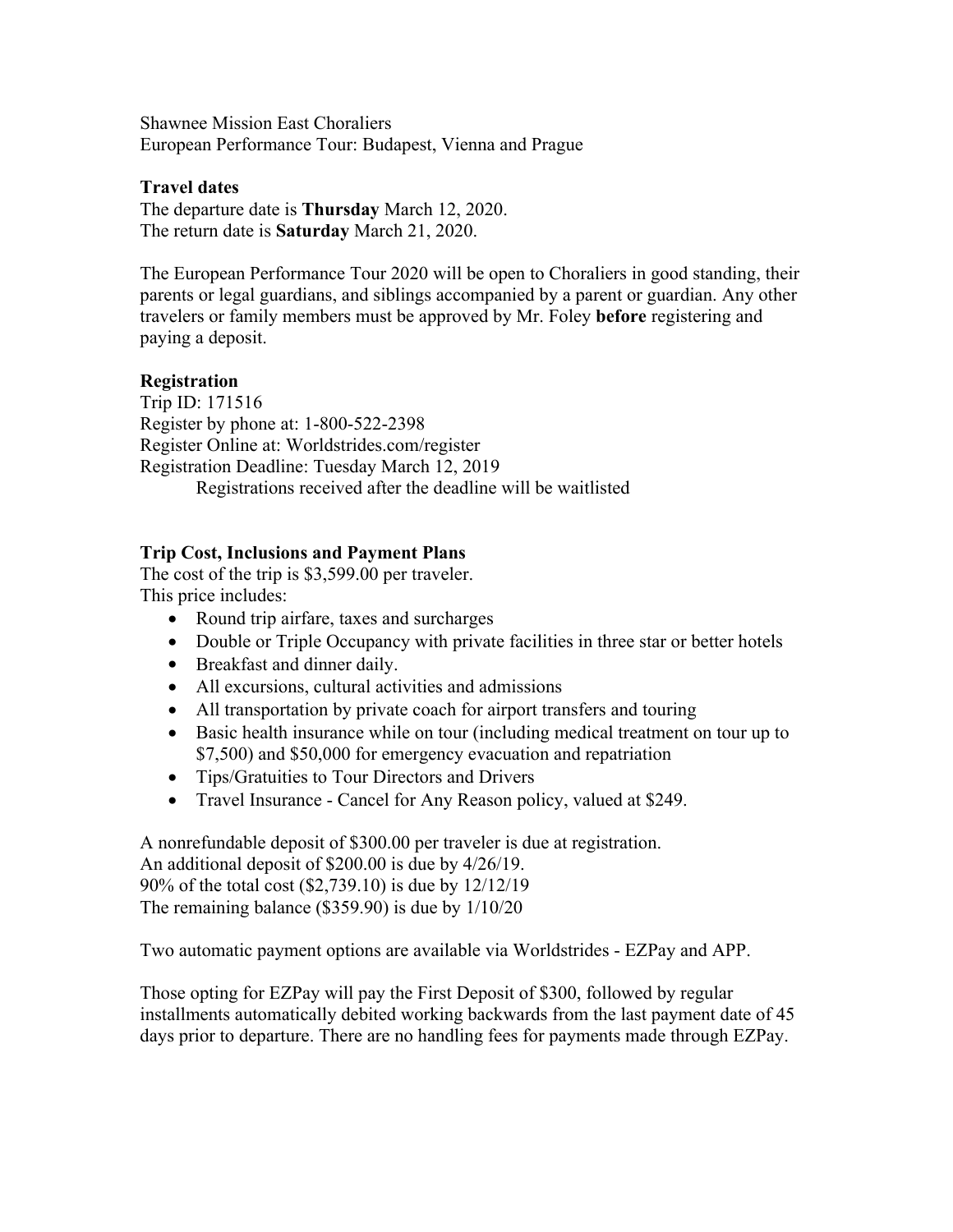The APP program allows participants to spread out their payments over a longer period of time with monthly payments as low as \$199. A \$6 handling fee is included in the monthly payment.

If you choose to make installment payments other than through the EZPay Plan or APP, WorldStrides charges a \$15 non-refundable handling fee on each installment payment following registration.

#### **Accommodations**

Choraliers accommodations are double or triple occupancy and students will room together.

Parent accommodations are double occupancy.

Parents traveling individually may opt at the time of registration for single occupancy accommodations for an additional charge of \$680.

Parents traveling individually may arrange before or after registration to share a room with another parent traveling individually. Both parties should notify Mr. Foley or the Trip Chairs to confirm their intent to room together.

Parents traveling individually who do not opt for single accommodations or notify the Trip Chairs of their intent to share a room will be assigned a roommate by the Trip **Committee** 

Triple occupancy is available for parents traveling with siblings. There is no discount for triple occupancy.

### **Flight Variations**

Parents needing flight arrangements other than those offered may:

Purchase a land-only tour for the cost of \$2,729.00 at the time of registration.

Purchase the complete tour package and request flight variations via Worldstrides. Flight change fees, and other restrictions apply.

All flight variations must be booked via Worldstrides no later than October 12, 2019, (150 days prior to travel).

Land-only tours and flight variations are available only for parents and siblings. Choraliers must register for the tour exactly as it is offered.

### **Not included in the Cost of the Trip**

Choraliers European Tour 2020 Trip Jacket

All Choraliers on the trip are *required* to have a matching trip jacket. Jacket sizing and payment will occur in class during November 2019. The cost of the jacket will be \$40